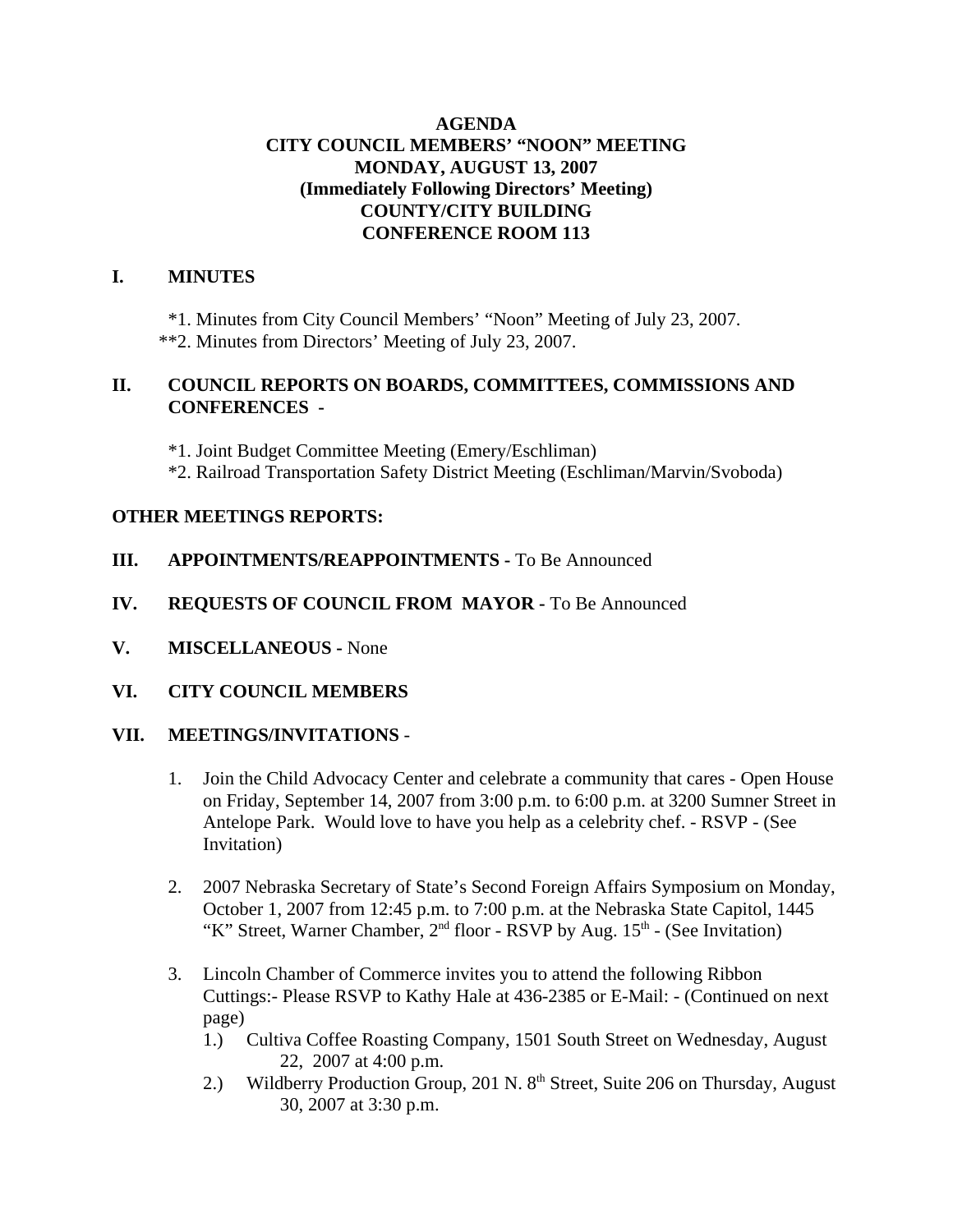- 3.) Paul Daniels Interiors, 4333 S. 70<sup>th</sup> Street, Suite 9 on Friday, August 31, 2007 at 10:00 a.m.
- 4.) Turbine Flats, 2124 "Y" Street on Tuesday, October 16, 2007 at 3:30 p.m. (Note: #4-Rescheduled date from 08/14/07)
- 4. Open House Cardwell Branch Watershed Master Plan on Tuesday, August 21, 2007 from 5:30 p.m. to 7:00 p.m. - Presentation at 6:00 p.m. at Walt Branch Library, 6701 S. 14th Street - (See Invitation)
- 5. Lincoln Chamber of Commerce-Business After Hours Savor the Star City on Thursday, August 23, 2007 from 4:30 p.m. to 6:30 p.m. at The Cornhusker Marriott Hotel - RSVP to Jaime Henning at 436-2366 - (See Invitation)
- 6. Lincoln Chamber of Commerce-Focus on Seminar Series Presents... Utilizing the News (How to put your newspaper to work for you) on Thursday, September 6, 2007 from 8:30 a.m. to Noon at the Lincoln Chamber of Commerce, Lincoln Room - RSVP to Jaime Henning at 436-2366 - (See Invitation)
- 7. Junior Achievement's 21<sup>st</sup> Annual Dinner and Auction on Friday, September 21, 2007 at The Cornhusker-Marriott Hotel - Doors open at 5:30 pm with the Bar and Silent Auction - Dinner and Live Auction begin at 6:30 pm - RSVP by Sept.  $10<sup>th</sup>$  to Tera Norris at 467-4479 or by email - (See Invitation)
- 8. Madonna Rehabilitation Hospital Goal Awards Luncheon on Wednesday, September 26, 2007 from Noon to 1:30 p.m. at Embassy Suites Hotel, Regents Ballroom - RSVP by Sept.  $11<sup>th</sup>$  - (See Invitation-Complimentary)

# **VIII. ADJOURNMENT**

# **\*HELD OVER FROM JULY 30, 2007. \*\*HELD OVER FROM AUGUST 6, 2007.**

ca081307/tjg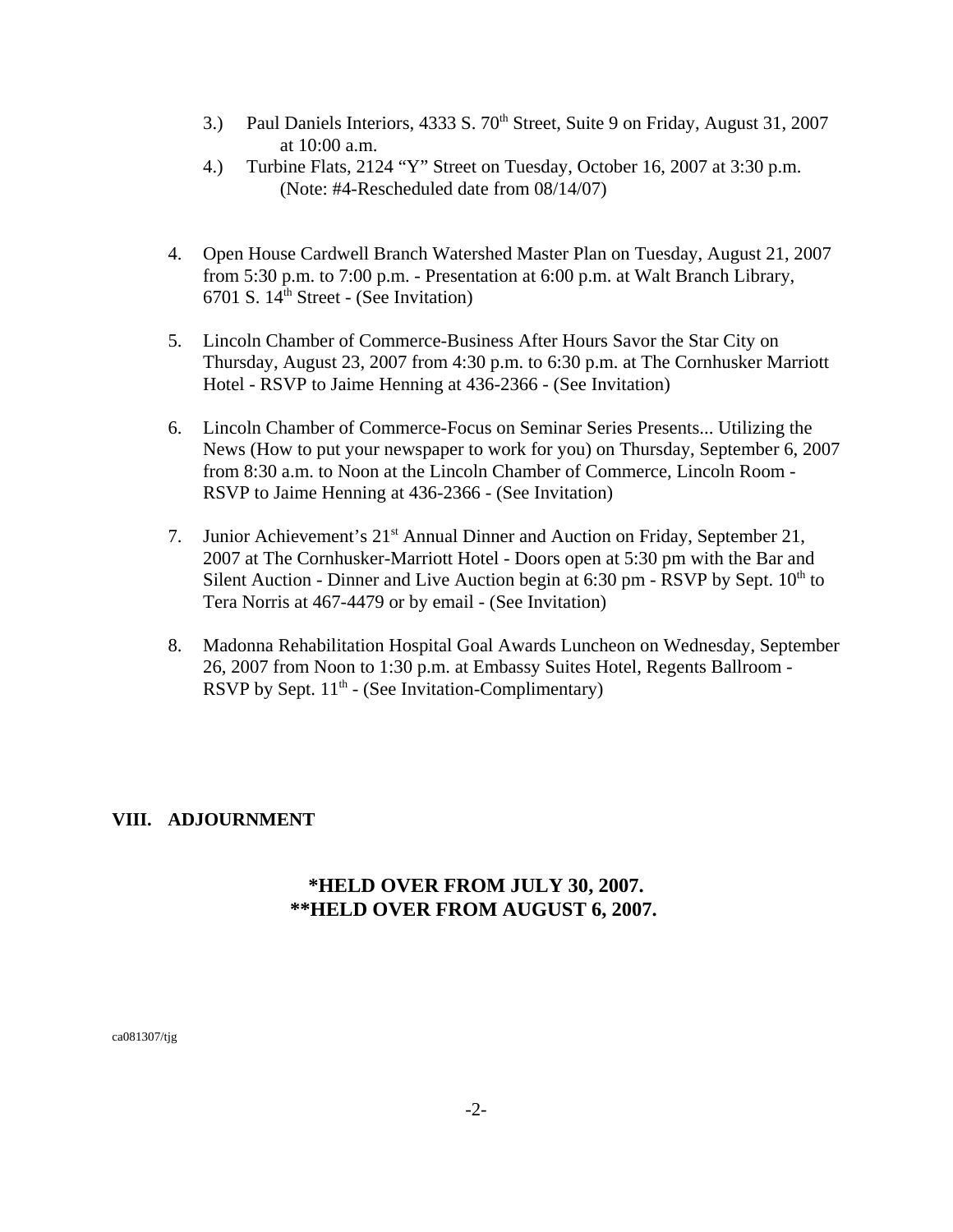### **MINUTES CITY COUNCIL MEMBERS' NOON MEETING MONDAY, AUGUST 13, 2007 COUNTY/CITY BUILDING**

**Members Present:** Dan Marvin, Chair, Robin Eschliman, Vice-Chair, Jon Camp, Jonathan Cook; Doug Emery; John Spatz and Ken Svoboda.

**Others Attending:** Dana Roper, City Attorney; Rick Hoppe, Administrative Aide to the Mayor; Trish Owen, Mayoral Aide; Denise Pearce, Mayoral Aide; Deena Winters, Lincoln Journal Star; Coby Mach, LIBA; Kyle Fisher, Lincoln Chamber of Commerce; Mary Meyer, City/County Clerk; and other interested parties.

The Nebraska Open Meetings Act posted on rear wall of Conference Room 113.

Chairman Marvin called the meeting to order at 11:27 am.

#### **I. MINUTES**

1. Minutes from City Council Members' Noon Meeting of July 23, 2007.

2. Minutes from Directors' Meeting of July 23, 2007.

Marvin called for approval of above Directors and Noon Meeting minutes of July 23, 2007. With no corrections or discussion the minutes were approved by acclamation.

# **II. COUNCIL REPORTS ON BOARDS, COMMITTEES, COMMISSIONS AND CONFERENCES**

# **A. Joint Budget Committee Meeting (Emery/Eschliman)**

Emery stated discussion centered on the September meeting to talk about Keno funds. There was concern of Keno coming out of two different entities, and will discuss the ability to possibly merge the two.

# **B. Railroad Transportation Safety District Meeting (Eschliman/Marvin/Svoboda)**

Marvin stated RTSD had an emergency meeting with dialogue on the Harris overpass cost overrun, with an increased cost primarily for steel. Review of the bids reveal the price of steel has gone up sufficiently but the Committee felt it was a fair bid for the bridge and approved with the City Council also approving the bid reflecting the high cost. Camp inquired if the time line was still the same receiving an affirmative answer.

# **C. Public Building Commission (Cook/Camp)**

Camp stated the PBC had a planning session dealing with the Juvenile Courts. Believe it is workable the Courts could go down a floor. A good informational session discussing different options, looking at long term with three major options presented. Cook had suggested not only having the connection from the Hall of Justice to 555 South  $10<sup>th</sup>$ , but have the connection go up a floor to the roof, with interest expressed in this idea. Did not have numbers for costs, and not quite as sure on using the old jail but looking at how the Courts are set up, with offices and support personnel, and the Courts being different sizes. Cook added there are numerous suggestions to consider with one possibility of looking at 14<sup>th</sup> Street, the Juvenile Detention Services location. However, some Juvenile Court judges do not like having Court in the same location as detention facilities and think it sends the wrong message, but other people believe it to be the right message. If the Judges are opposed this may not be an option but now assume there might agreement with some judges.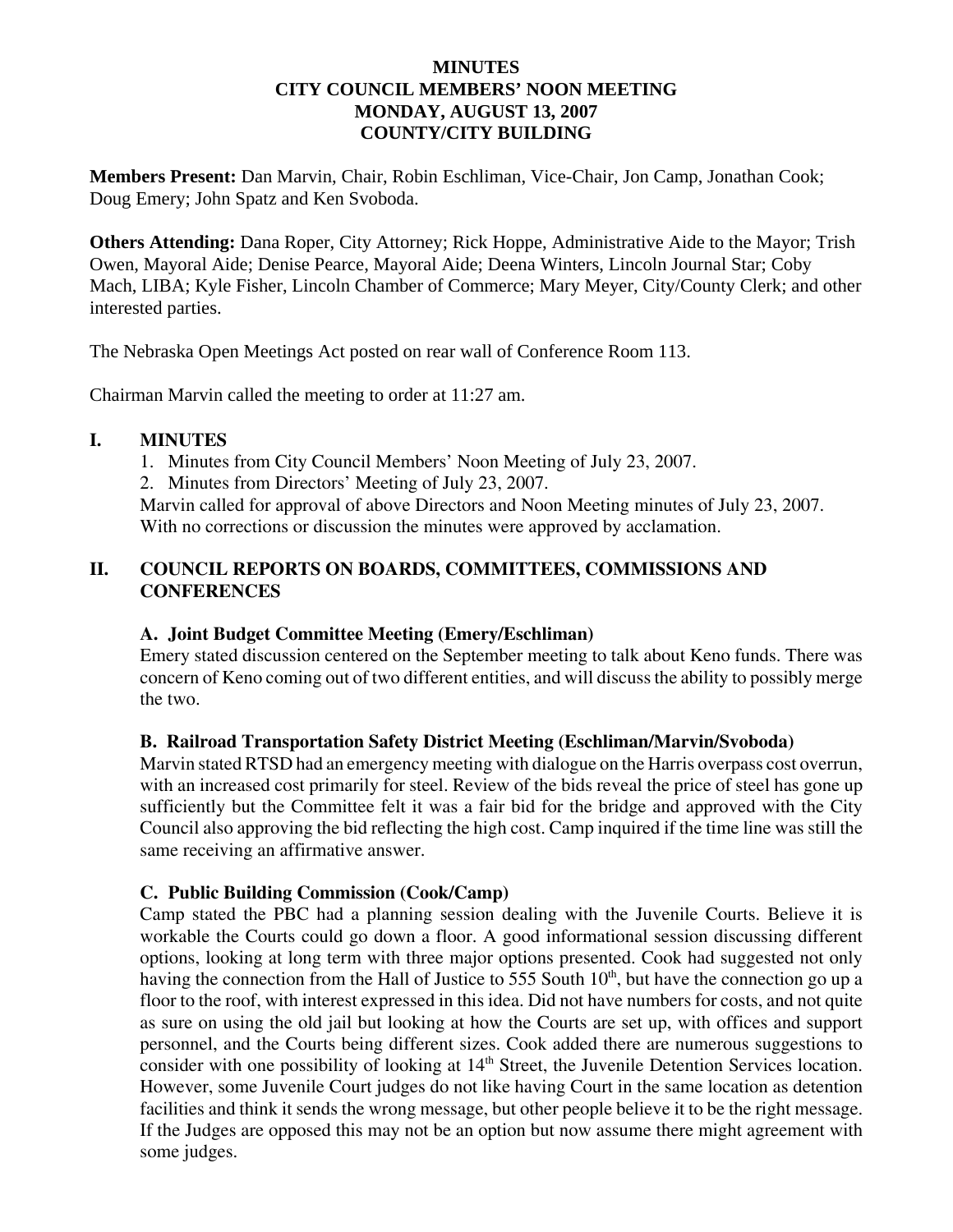Marvin asked what role would the judges play in deciding where the courtrooms go? Camp replied they express their desires, and the judiciary has a long term of being respected and also they do lobby. Camp remembered a few years when new courtroom services were desired by some judges regarding the rooms and their desires were observed, but realize they are thinking about the attorneys being located away, but when the Detention Facility was built the idea was possibly the courts would be housed there.

# **D. Grand Opening of CB4 (Svoboda)**

Svoboda attended the grand opening of Council Bluffs 4 with LES. There is a virtual tour to loan to anyone interested. The Iowa Governor attended along with a Congressman. LES is rescheduling a tour, probably in the fall to see what the inside and outside looks like. Marvin asked if they're up to 100% capacity with Svoboda responding not quite. It is a 790 megawatt plant and is the first one in the country, and one of only a few in the world, that uses this super critical coal burning system, which was recognized in a national publication. We are a part and all the partners and stakeholders attended.

# **E. I-80 Zone Commission (Svoboda)**

Svoboda stated they met and voted on a proposal received through an RFP, which was to accept the Phase One Study of the Regional Comprehensive Plan with HDR, Olson, and RTG Group all partnering. This is contingent on getting necessary funding requested from not only the Department of Commerce, but an Economic Development Grant out of Colorado and State money.

# **F. LPED (Camp)**

Camp commented the major item at the LPED meeting was a presentation and discussion on Antelope Valley and State Fair Park. The presenter did not say much about the State Fair Park, as it is State land, but had a PowerPoint presentation which showed a research facility going in, with the University thinking in longer term regarding this facility and Whittier School.

# **OTHER MEETINGS REPORTS:**

# **III. APPOINTMENTS/REAPPOINTMENTS (Attachment A)**

Pearce stated the top category, Upcoming Appointments, are those the Mayor has decided he will appoint. The next category, Pending Appointments, are several Commissions which have openings with the Mayor currently looking at filling. The last page lists three individuals who were recently appointed to the Workforce Investment Board and the Planning Commission will be voted on by Council on August  $27<sup>th</sup>$ . Do have several more but certainly catching up. Cook asked if the date was August  $20<sup>th</sup>$  instead of the  $27<sup>th</sup>$  as listed. Pearce realized it should read August  $20<sup>th</sup>$ .

Camp inquired if the pending appointment of Terry Young for Historic Preservation might be James Young. Pearce stated she would double check as their report was generating Terry.

Marvin said he received a constituent call wondering if Roger Massey has been appointed to the Lincoln Housing Authority. Pearce responded the Mayor is still considering the appointment.

# **IV. REQUESTS OF COUNCIL FROM MAYOR**

Hoppe stated the Mayor spoke this morning on the budget process, and his office would like to get together with Council and discuss how it might be improved. Will set up a date which will probably be in September.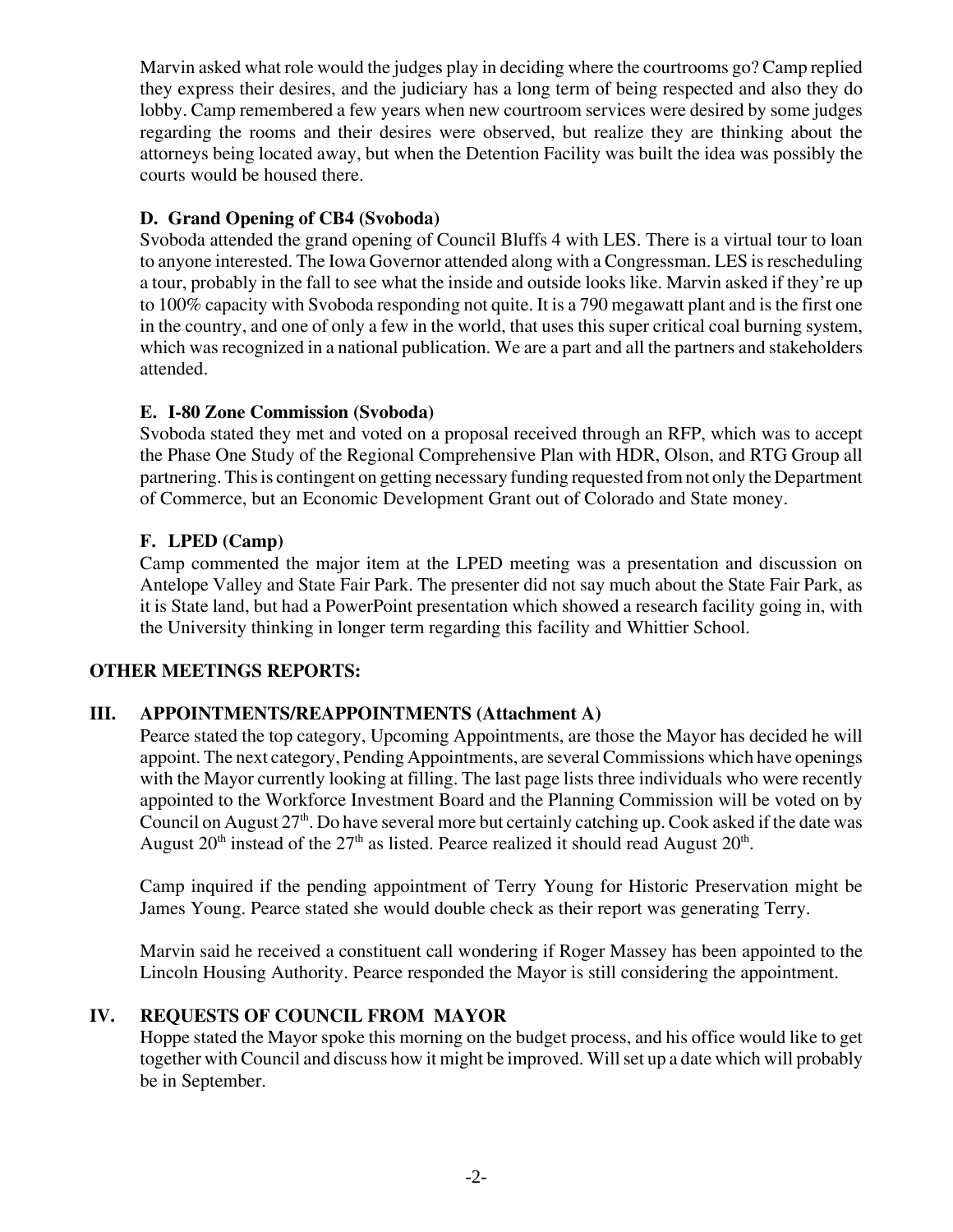### **V. MISCELLANEOUS**

Pearce stated all Council members should have a copy of the Audit Board draft and requested a call when a point in reached for discussion. Also, in the packet this week was an email regarding Parks and Rec, Aging, and their accounting duties and the number of employees assigned for accounting functions. The Mayor wants to clarify that Parks and Rec has one budget officer, and three account clerks. Aging has six full-time who do accounting functions, two part-time who are the equlivant of 1.25 full-time equlivant. They have one full-time person in accounting who is paid with federal funds, and a .75 working with the Seniors Foundation. Also, this is an eight county agency so not purely City funds.

Eschliman asked when they thought it would be best for the First Reading? Pearce stated a deadline hasn't been set, but wanted to deliver to the Council, and after review to contact her.

# **VI. CITY COUNCIL MEMBERS**

**Camp**  No comments

**Cook** No comments

**Emery** No comments

**Marvin**

No comments

#### **Spatz**

Spatz stated he is presenting Marvin, along with other Council members, a copy of the Public Meeting Law book, saying to take note there no parliamentary procedure listed.

# **Eschliman**

Eschliman questioned when four Council members attend a ribbon cutting would it be considered a meeting? Marvin stated there should be a notice. Members are going to be at South Street and is why we have it posted, letting the public know when four or more Council members are in a particular area.

#### **Svoboda**

No comments

# **VII. MEETINGS/INVITATIONS**

Listed on the invitation list.

#### **VIII. ADJOURNMENT**

Adjournment by acclamation at 11:45 a.m.

Mary Meyer City/County Clerk

W:\FILES\CITYCOUN\WP\CM081307.wpd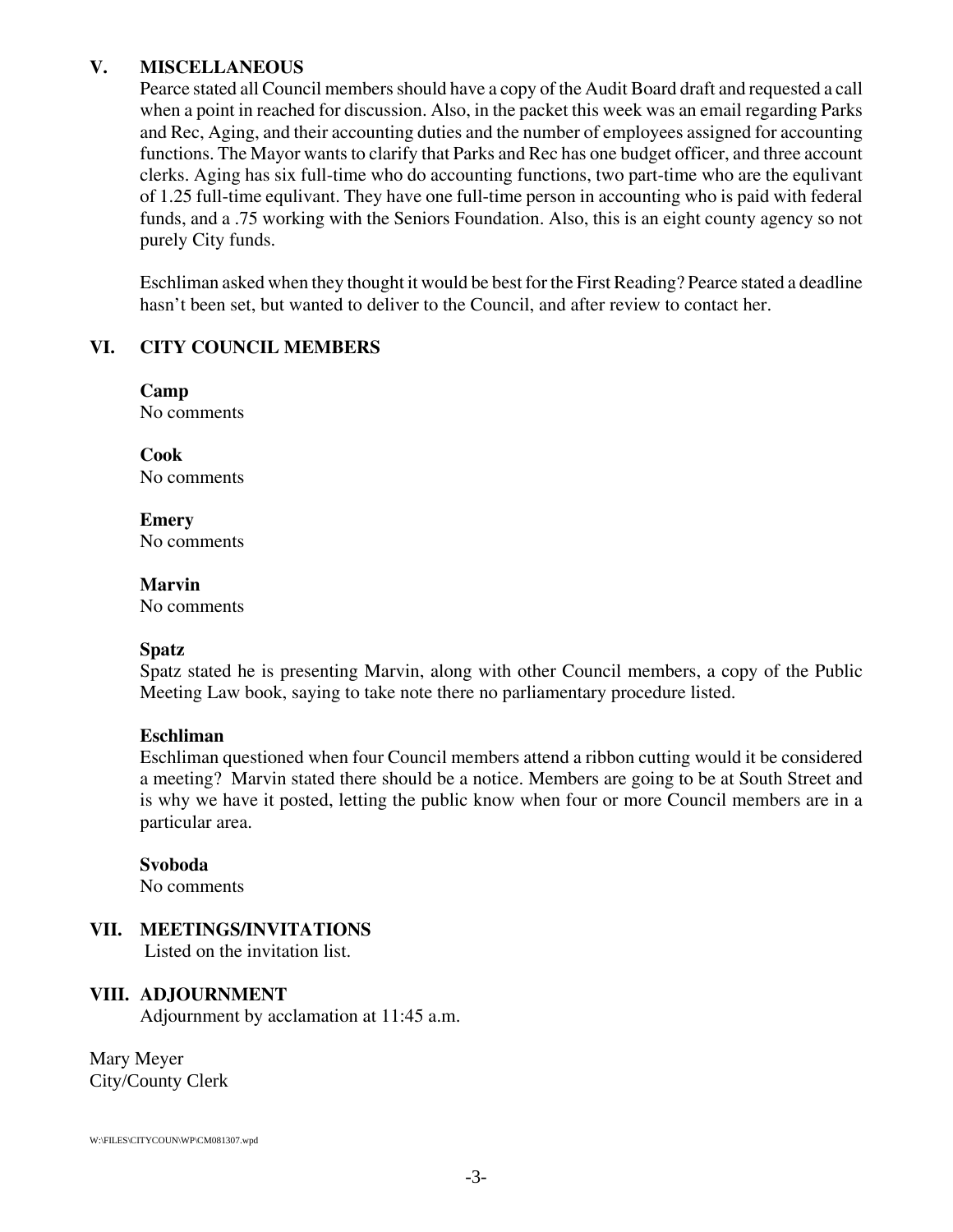HTTHCHMENT

a marana

الداري المتحدث

Ť

# **MEMO**

TO: **City Council** 

FROM: **Denise Pearce** Aide to the Mayor

DATE: **August 13, 2007** 

RE: **Boards and Commissions Upcoming Appointments** 

# **Upcoming Appointments**

| Name                                      | Board/Commission                                             | <b>Comments</b>                            |
|-------------------------------------------|--------------------------------------------------------------|--------------------------------------------|
| Dan Nolte                                 | Gov't Access & Info.                                         | Replacing John Glynn/County representative |
| Diane Gonzolas                            | Gov't Access & Info.                                         | Mayor's Office representative              |
| Allen Neemann                             | Taxicab Review Bd.                                           | Reappointment                              |
| Brian Ridenour                            | Mayor's Comm. For<br>Internat'l Friendship                   | Reappointment                              |
| Dr. John Bonta                            | EMS, Inc.                                                    | Replacing Dr. John Hansen (resignation)    |
| Tim Chlupsa                               | Air Pollution Control                                        | Replacing Trish Owen                       |
| <b>Pending Appointments</b>               |                                                              |                                            |
| Board/Commission                          | <b>Current Board Member</b>                                  | Comments                                   |
| Historic Preservation                     | Carol Walker<br>Terry Young                                  |                                            |
| Lincoln Housing Authority                 | Roger Massey                                                 |                                            |
| <b>Charter Revision</b>                   | Barb Biffle                                                  |                                            |
|                                           | Rick Boucher                                                 |                                            |
|                                           | Lloyd Hinkley                                                | Does not want to be reappointed            |
|                                           | John Snowden                                                 | Does not want to be reappointed            |
|                                           | Mari Lane-Gewecke                                            | Lives outside city limits                  |
|                                           | Dr. D'Andra Orey<br>Donald Stading<br>Johnathan Rehm         | Does not want to be reappointed            |
| Parks & Rec. Advisory<br>Lincoln Comm. On | Sandra Washington                                            | Resignation                                |
| Human Rights                              | Clyde Tyndall                                                | Resignation                                |
| Comm. Health Endowment                    | Dan Anderson                                                 |                                            |
|                                           | Carol Ott Schacht<br>Dr. Chuck Erickson<br>Charlene Gondring | Term-limited                               |